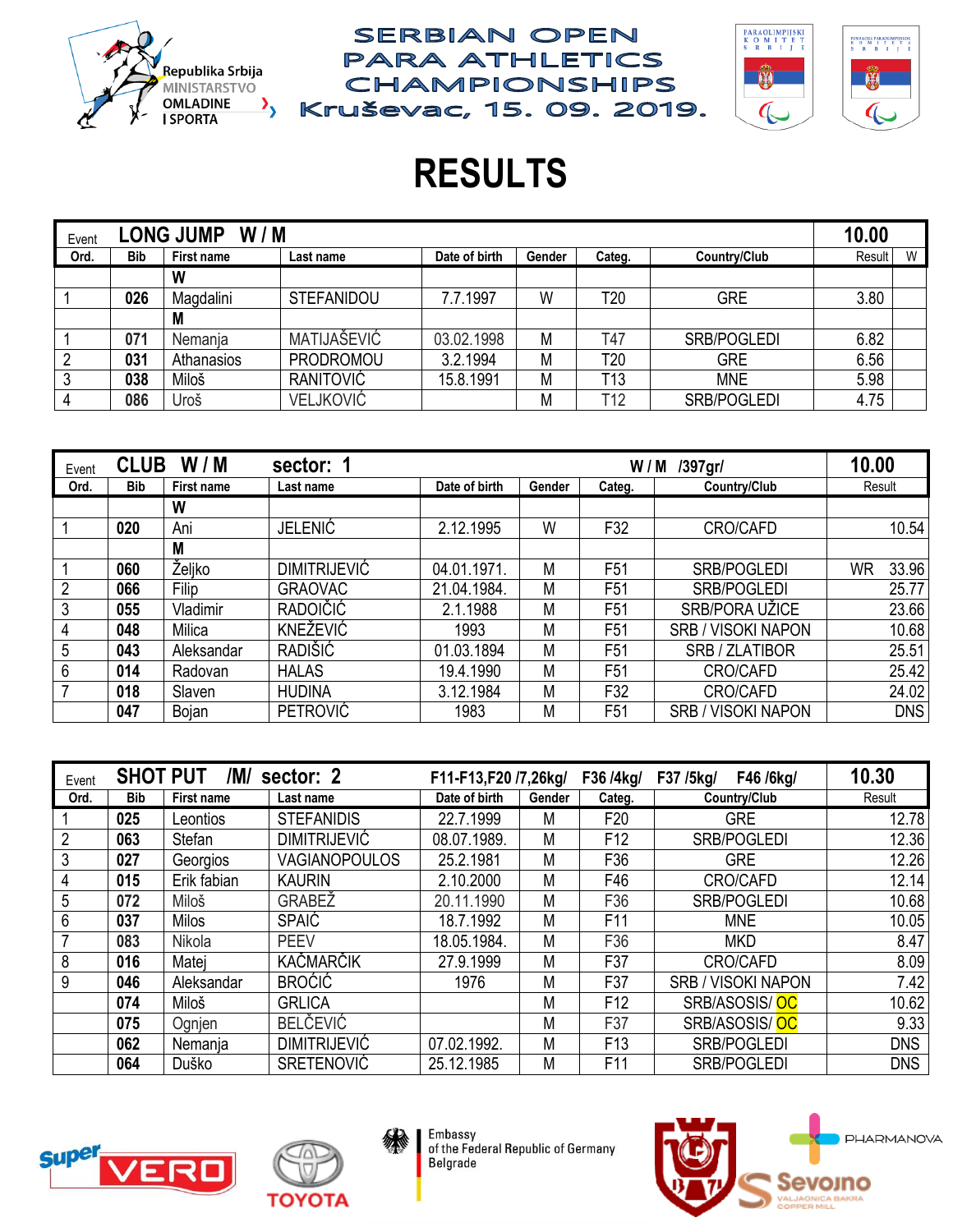



| Event |            | <b>JAVELIN THROW /W/</b> | sector: 3          |               |        | F54-56 /600gr/  |                     | 10.30  |
|-------|------------|--------------------------|--------------------|---------------|--------|-----------------|---------------------|--------|
| Ord.  | <b>Bib</b> | First name               | Last name          | Date of birth | Gender | Categ.          | Country/Club        | Result |
|       | 022        | Miroslava                | <b>OBROVA</b>      | 10.8.1975     | W      | F <sub>56</sub> | <b>CZE</b>          | 15.93  |
| 2     | 051        | Ivana                    | <b>PETROVIĆ</b>    | 31.3.1995     | W      | F <sub>55</sub> | SRB/PORA UŽICE      | 15.07  |
| 3     | 019        | Eva                      | <b>BLAŽEVIĆ</b>    | 24.7.1997     | W      | F <sub>56</sub> | CRO/CAFD            | 13.39  |
| 4     | 035        | Maja                     | <b>RAJKOVIĆ</b>    | 26.5.1983     | W      | F <sub>54</sub> | <b>MNE</b>          | 11.63  |
| 5     | 040        | <b>Durdica</b>           | KOVAČEVIĆ          | 08.11.1980.   | W      | F <sub>55</sub> | SRB/KARAĐORĐE       | 10.62  |
| 6     | 058        | Vesna                    | <b>NIKIĆ</b>       | 02.07.1962    | W      | F <sub>55</sub> | SRB/PORA UŽICE      | 10.30  |
|       | 080        | Elena                    | <b>DAVITKOVSKA</b> | 09.11.1994.   | W      | F <sub>56</sub> | <b>MKD</b>          | 9.38   |
| 8     | 059        | Ana                      | <b>DOKIĆ</b>       | 16.7.1981     | W      | F <sub>56</sub> | SRB/PORA UŽICE      | 9.04   |
| 9     | 011        | Martina                  | <b>DRAGIČEVIĆ</b>  | 12.5.1984     | W      | F <sub>54</sub> | <b>CRO/VINKOVCI</b> | 8.25   |

| Event          | <b>SHOT PUT</b> | W/M        | W F32 /2.00kg/    | M F32 /2.00kg/, F33 /3.00kg/, F34 /4.00kg/ | 11.00  |        |                |        |
|----------------|-----------------|------------|-------------------|--------------------------------------------|--------|--------|----------------|--------|
| Ord.           | <b>Bib</b>      | First name | Last name         | Date of birth                              | Gender | Categ. | Country/Club   | Result |
|                |                 | W          |                   |                                            |        |        |                |        |
|                | 020             | Ani        | <b>JELENIĆ</b>    | 2.12.1995                                  | W      | F32    | CRO/CAFD       | 4.33   |
|                |                 | M          |                   |                                            |        |        |                |        |
|                | 024             | _azaros    | <b>STEFANIDIS</b> | 1.2.1957                                   | M      | F33    | <b>GRE</b>     | 9.67   |
| $\overline{2}$ | 018             | Slaven     | <b>HUDINA</b>     | 3.12.1984                                  | M      | F32    | CRO/CAFD       | 6.58   |
| 3              | 056             | Pavle      | <b>MARIĆ</b>      | 16.11.1999                                 | M      | F33    | SRB/PORA UŽICE | 4.19   |
| 4              | 034             | Angelos    | <b>TSITSIPAS</b>  | 6.5.1981                                   | M      | F34    | <b>GRE</b>     | 6.71   |

| Event | /M/<br><b>HIGH JUMP</b> |            |                |                 |        |        |                             |           |  |
|-------|-------------------------|------------|----------------|-----------------|--------|--------|-----------------------------|-----------|--|
| Ord.  | <b>Bib</b>              | First name | ∟ast name      | Date of birth   | Gender | Categ. | Countrv/Club                | Result    |  |
|       | 076                     | Nemania    | <b>TADIĆ</b>   | .1991<br>02.01. | Μ      | T63    |                             | 150       |  |
|       | 073                     | Nebojša    | <b>MILETIĆ</b> | 10.10.1981      | Μ      | T42    | NIŜ<br><b>ŽELEZ</b><br>SRB/ | <b>NM</b> |  |

| Event           |            | <b>DISCUS THROW</b> | /M/<br>sector: 1  |               |        | F54-57 /1.00kg/ |                        | 11.30      |
|-----------------|------------|---------------------|-------------------|---------------|--------|-----------------|------------------------|------------|
| Ord.            | <b>Bib</b> | <b>First name</b>   | Last name         | Date of birth | Gender | Categ.          | Country/Club           | Result     |
|                 | 033        | Konstantinos        | <b>TZOUNIS</b>    | 4.5.1991      | M      | F56             | <b>GRE</b>             | 39.55      |
| 2               | 050        | Nebojša             | <b>DURIC</b>      | 17.9.1987     | M      | F <sub>55</sub> | SRB/PORA UŽICE         | 37.99      |
| 3               | 061        | Draženko            | <b>MITROVIĆ</b>   | 09.08.1979.   | M      | F54             | <b>SRB/POGLEDI</b>     | 29.08      |
| 4               | 067        | <b>Boris</b>        | <b>STAŠIĆ</b>     | 25.4.1995.    | M      | F56             | SRB/POGLEDI            | 29.03      |
| 5               | 041        | Miloš               | GAJIĆ             | 19.07.1990.   | M      | F <sub>57</sub> | SRB/KARAĐORĐE          | 19.66      |
| $6\phantom{.}6$ | 042        | Goran               | <b>NIKOLIĆ</b>    | 23.09.1973.   | M      | F54             | SRB/KARAĐORĐE          | 16.74      |
|                 | 085        | Zlatko              | <b>ARSOVSKI</b>   | 31.01.1970.   | M      | F55             | <b>MKD</b>             | 15.85      |
| 8               | 082        | Zoran               | <b>JOVANOVSKI</b> | 10.03.1977.   | M      | F55             | <b>MKD</b>             | 15.60      |
|                 | 077        | Slobodan            | <b>MILETIĆ</b>    |               | M      | F <sub>55</sub> | $\overline{\text{OC}}$ | 31.51      |
|                 | 057        | Milan               | <b>SRDIĆ</b>      | 9.1.1990      | M      | F55             | SRB/PORA UŽICE         | <b>DNS</b> |





纝

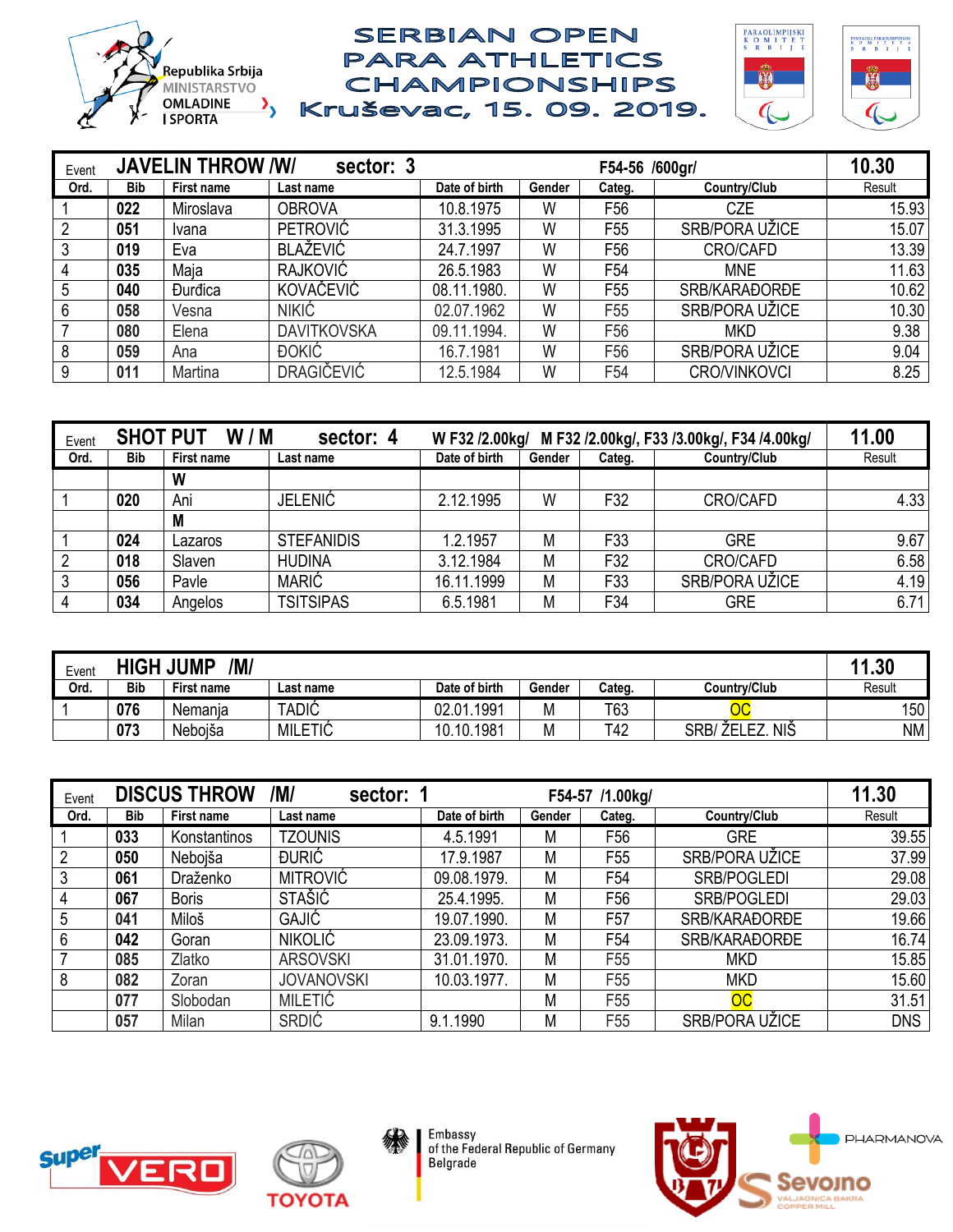

![](_page_2_Picture_2.jpeg)

| Event | <b>SHOT PUT</b> | W/M        | sector: 2           | W F20,F46 /4.00kg/,F41/3,00kg/ |        |                 | M F40, F41 /4.00kg/, F42/6, 00kg/ | 12.00  |
|-------|-----------------|------------|---------------------|--------------------------------|--------|-----------------|-----------------------------------|--------|
| Ord.  | <b>Bib</b>      | First name | Last name           | Date of birth                  | Gender | Categ.          | Country/Club                      | Result |
|       | 028             | Evangelia  | <b>ZISKA</b>        | 3.8.1993                       | W      | F <sub>20</sub> | <b>GRE</b>                        | 10.77  |
|       | 007             | Ana        | GRADEČAK            | 24.5.1990                      | W      | F41             | CRO/ODISEJ                        | 6.55   |
|       | 036             | Marijana   | <b>GORANOVIĆ</b>    | 1.3.1989                       | W      | F41             | <b>MNE</b>                        | 6.19   |
| 4     | 065             | Saška      | <b>SOKOLOV</b>      | 15.05.1995.                    | W      | F46             | SRB/POGLEDI                       | 9.67   |
| 5     | 010             | Tomislav   | ŠARAC               | 21.11.1997                     | M      | F40             | <b>CRO/VINKOVCI</b>               | 5.22   |
| 6     | 012             | Matija     | <b>SLOUP</b>        | 24.6.1996                      | M      | F40             | CRO/CAFD                          | 9.99   |
|       | 013             | Vladimir   | GAŠPAR              | 18.1.1991                      | M      | F41             | <b>CRO/CAFD</b>                   | 9.04   |
| 8     | 081             | Dejan      | <b>GJORGJIEVSKI</b> | 03.12.1975.                    | M      | F42             | <b>MKD</b>                        | 8.34   |

| Event |            | <b>DISCUS THROW</b> | W/M<br>sector: 1   | 13.00         |        |                 |                |        |
|-------|------------|---------------------|--------------------|---------------|--------|-----------------|----------------|--------|
| Ord.  | <b>Bib</b> | First name          | Last name          | Date of birth | Gender | Categ.          | Country/Club   | Result |
|       | 040        | <b>Durdica</b>      | KOVAČEVIĆ          | 08.11.1980.   | W      | F <sub>55</sub> | SRB/KARAĐORĐE  | 14.81  |
| 2     | 051        | Ivana               | <b>PETROVIĆ</b>    | 31.3.1995     | W      | F <sub>55</sub> | SRB/PORA UŽICE | 16.38  |
|       | 058        | Vesna               | <b>NIKIĆ</b>       | 02.07.1962    | W      | F <sub>55</sub> | SRB/PORA UŽICE | 11.90  |
|       | 019        | Eva                 | <b>BLAŽEVIĆ</b>    | 24.7.1997     | W      | F <sub>56</sub> | CRO/CAFD       | 13.59  |
| 5     | 022        | Miroslava           | <b>OBROVA</b>      | 10.8.1975     | W      | F56             | <b>CZE</b>     | 19.80  |
| 6     | 080        | Elena               | <b>DAVITKOVSKA</b> | 09.11.1994.   | W      | F <sub>56</sub> | <b>MKD</b>     | 10.60  |
|       | 024        | Lazaros             | <b>STEFANIDIS</b>  | 1.2.1957      | M      | F33             | <b>GRE</b>     | 27.96  |
| 8     | 023        | Stanislav           | <b>NACIN</b>       | 16.3.1960     | M      | F <sub>53</sub> | <b>CZE</b>     | 16.34  |
| 9     | 084        | Goce                | <b>MINOVSKI</b>    | 16.02.1973.   | M      | F <sub>53</sub> | <b>MKD</b>     | 14.32  |

| Event | 100m       | W/M        |                | wind: $-0.1$  |        |              |              | 13.30      |
|-------|------------|------------|----------------|---------------|--------|--------------|--------------|------------|
| Lane  | <b>Bib</b> | First name | Last name      | Date of birth | Gender | Categ.       | Country/Club | Result     |
|       | 021        | David      | <b>FOGADIĆ</b> | 29.8.1996     | M      | T12          | CRO/CAFD     | 12.21      |
|       | 017        | Antonio    | <b>KOSMAT</b>  | 13.6.2001     | M      | T38          | CRO/CAFD     | 12.79      |
|       | 003        | .<br>Omar  | <b>BOJČIĆ</b>  | 22.05.2000.   | M      | T11          | <b>BIH</b>   | 13.35      |
|       | 004        | Muhamed    | <b>TRLE</b>    | 09.11.1999.   | M      | <b>GUIDE</b> | <b>BIH</b>   |            |
|       | 065        | Saška      | <b>SOKOLOV</b> | 15.05.1995.   | W      | F46          | SRB/POGLEDI  | <b>DNS</b> |

| Event | 400m | W/M               |                      |               |        |                 |                  | 13.45   |
|-------|------|-------------------|----------------------|---------------|--------|-----------------|------------------|---------|
| Lane  | Bib  | <b>First name</b> | Last name            | Date of birth | Gender | Categ.          | Country/Club     | Result  |
|       |      | W                 |                      |               |        |                 |                  |         |
| ∩     | 026  | Magdalini         | <b>STEFANIDOU</b>    | 7.7.1997      | W      | T <sub>20</sub> | <b>GRE</b>       | 1:18.40 |
|       |      | M                 |                      |               |        |                 |                  |         |
| 3     | 078  | Ivan              | <b>CVETKOVIĆ</b>     | 03.07.1993    | M      | T47             | SRB/KOSOVO POLJE | 51.52   |
| 5     | 030  | Nikolaos          | <b>TRYFINOPOULOS</b> | 25.7.1995     | M      | T <sub>20</sub> | <b>GRE</b>       | 55.02   |
| 6     | 021  | David             | FOGADIĆ              | 29.8.1996     | M      | T <sub>12</sub> | <b>CRO/CAFD</b>  | 56.87   |
| 4     | 017  | Antonio           | <b>KOSMAT</b>        | 13.6.2001     | Μ      | T38             | <b>CRO/CAFD</b>  | 59.02   |

![](_page_2_Picture_7.jpeg)

![](_page_2_Picture_8.jpeg)

纝

Embassy<br>of the Federal Republic of Germany Belgrade

![](_page_2_Picture_10.jpeg)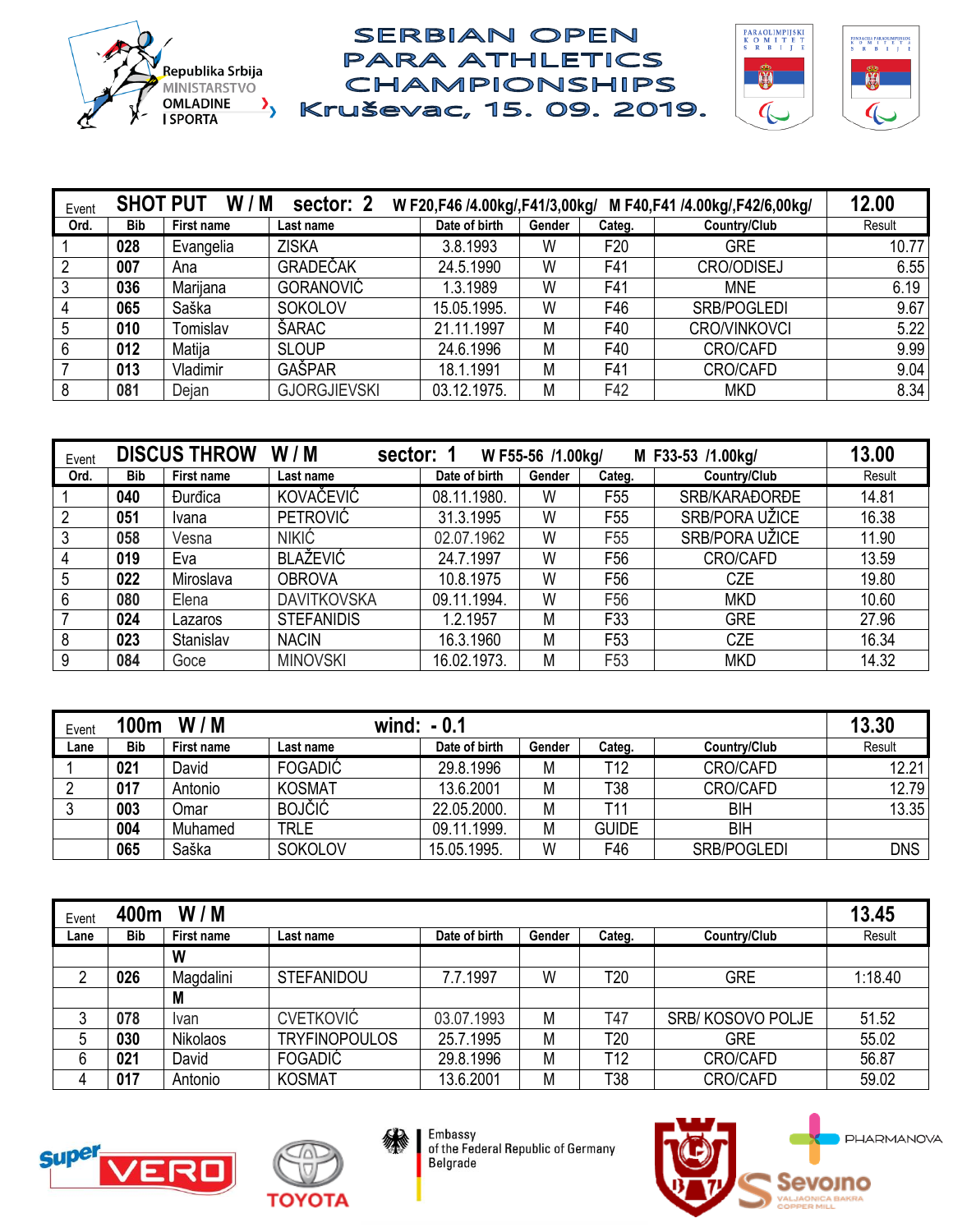![](_page_3_Picture_0.jpeg)

![](_page_3_Picture_2.jpeg)

| Event          |            | <b>DISCUS THROW</b> | W/M<br>sector: 1    | W F41/750gr/  |        |                 | M F11/2.00kg/, F36,37,40 /1.00kg/ F40,46 /1.50kg/ | 14.00       |
|----------------|------------|---------------------|---------------------|---------------|--------|-----------------|---------------------------------------------------|-------------|
| Ord.           | <b>Bib</b> | <b>First name</b>   | Last name           | Date of birth | Gender | Categ.          | Country/Club                                      | Result      |
|                |            | W                   |                     |               |        |                 |                                                   |             |
|                | 036        | Marijana            | <b>GORANOVIĆ</b>    | 1.3.1989      | W      | F41             | <b>MNE</b>                                        | 19.01       |
| $\overline{2}$ | 007        | Ana                 | GRADEČAK            | 24.5.1990     | W      | F41             | <b>CRO/ODISEJ</b>                                 | 16.93       |
|                |            | M                   |                     |               |        |                 |                                                   |             |
|                | 015        | Erik fabian         | <b>KAURIN</b>       | 2.10.2000     | M      | F46             | CRO/CAFD                                          | 42.52       |
| 2              | 072        | Miloš               | <b>GRABEZ</b>       | 20.11.1990    | M      | F36             | <b>SRB/POGLEDI</b>                                | 36.92       |
| 3              | 016        | Matei               | KAČMARČIK           | 27.9.1999     | M      | F37             | CRO/CAFD                                          | 32.33       |
| $\overline{4}$ | 064        | Duško               | <b>SRETENOVIĆ</b>   | 25.12.1985    | M      | F <sub>11</sub> | <b>SRB/POGLEDI</b>                                | 29.92       |
| 5              | 012        | Matija              | <b>SLOUP</b>        | 24.6.1996     | M      | F40             | <b>CRO/CAFD</b>                                   | 27.87<br>WR |
| 6              | 081        | Dejan               | <b>GJORGJIEVSKI</b> | 03.12.1975.   | M      | F42             | <b>MKD</b>                                        | 25.77       |
|                | 002        | Damir               | <b>MURATOVIĆ</b>    | 09.05.1990.   | M      | F37             | <b>BIH</b>                                        | 24.92       |
| 8              | 083        | Nikola              | <b>PEEV</b>         | 18.05.1984.   | M      | F36             | <b>MKD</b>                                        | 20.30       |
| 9              | 046        | Aleksandar          | <b>BROĆIĆ</b>       | 1976          | M      | F37             | <b>SRB / VISOKI NAPON</b>                         | 15.98       |
| 10             | 010        | Tomislav            | ŠARAC               | 21.11.1997    | M      | F40             | <b>CRO/VINKOVCI</b>                               | 15.40       |

| M<br>.500m<br>Event |            |            |                            |               |        |        |                  |         |  |
|---------------------|------------|------------|----------------------------|---------------|--------|--------|------------------|---------|--|
| Lane                | <b>Bib</b> | First name | Last name                  | Date of birth | Gender | Categ. | Country/Club     | Result  |  |
|                     | 079        | Darko      | MARISAVLJEVIĆ              | 23.08.2001    | М      | T12    | SRB/TRKAČ 011    | 4:31.67 |  |
|                     | 009        | ∟uka       | <b><i><u>DUKEZ</u></i></b> | 6.8.1986      | M      | T38    | <b>CRO/URIHO</b> | 5:35.00 |  |
|                     | 032        | Nikolaos   | <b>CHRISTODOULIS</b>       | 26.7.1969     | M      | т44    | <b>GRE</b>       | 8:49.51 |  |

| Event | M<br>5.000m |            |                      |               |        |        |              |          |  |  |
|-------|-------------|------------|----------------------|---------------|--------|--------|--------------|----------|--|--|
| Lane  | <b>Bib</b>  | First name | Last name            | Date of birth | Gender | Categ. | Country/Club | Result   |  |  |
|       | 032         | Nikolaos   | <b>CHRISTODOULIS</b> | 1969<br>26.   | M      | τ44    | GRE          | 32:08.34 |  |  |

| Event          |     | <b>JAVELIN THROW /M/</b> | F34,53,54,55,56,57 /600gr/ | 14.30         |        |                 |                           |        |
|----------------|-----|--------------------------|----------------------------|---------------|--------|-----------------|---------------------------|--------|
| Ord.           | Bib | <b>First name</b>        | Last name                  | Date of birth | Gender | Categ.          | Country/Club              | Result |
|                | 049 | Miloš                    | ZARIĆ                      | 27.9.1987     | M      | F <sub>55</sub> | SRB/PORA UŽICE            | 28.45  |
| $\overline{2}$ | 041 | Miloš                    | GAJIĆ                      | 19.07.1990.   | M      | F <sub>57</sub> | SRB/KARAĐORĐE             | 21.68  |
| 3              | 029 | Athanasios               | <b>GEORGIADIS</b>          | 8.9.1990      | M      | F <sub>54</sub> | <b>GRE</b>                | 21.58  |
| 4              | 039 | Danilo                   | <b>GOJKOVIĆ</b>            | 05.07.1996.   | M      | F34             | <b>MNE</b>                | 20.67  |
| 5              | 057 | Milan                    | <b>SRDIĆ</b>               | 9.1.1990      | M      | F <sub>55</sub> | SRB/PORA UŽICE            | 19.56  |
| 6              | 044 | Srboljub                 | <b>MARKOVIĆ</b>            | 1976          | M      | F <sub>54</sub> | <b>SRB / VISOKI NAPON</b> | 18.20  |
|                | 070 | Bojan                    | <b>CVIJANOVIĆ</b>          | 07.11.1982    | M      | F <sub>56</sub> | <b>SRB/POGLEDI</b>        | 17.74  |
| 8              | 053 | Nenad                    | <b>JEREMIĆ</b>             | 21.7.1997     | M      | F <sub>54</sub> | SRB/PORA UŽICE            | 17.58  |
| 9              | 082 | Zoran                    | <b>JOVANOVSKI</b>          | 10.03.1977.   | M      | F <sub>55</sub> | <b>MKD</b>                | 15.78  |
| 10             | 085 | Zlatko                   | <b>ARSOVSKI</b>            | 31.01.1970.   | M      | F <sub>55</sub> | <b>MKD</b>                | 15.53  |
| 11             | 084 | Goce                     | <b>MINOVSKI</b>            | 16.02.1973.   | M      | F <sub>53</sub> | <b>MKD</b>                | 14.64  |
| 12             | 042 | Goran                    | <b>NIKOLIĆ</b>             | 23.09.1973.   | M      | F <sub>54</sub> | SRB/KARAĐORĐE             | 14.29  |
| 13             | 023 | Stanislav                | <b>NACIN</b>               | 16.3.1960     | M      | F <sub>53</sub> | <b>CZE</b>                | 12.44  |

![](_page_3_Picture_7.jpeg)

![](_page_3_Picture_8.jpeg)

纝

Embassy<br>of the Federal Republic of Germany Belgrade

![](_page_3_Picture_10.jpeg)